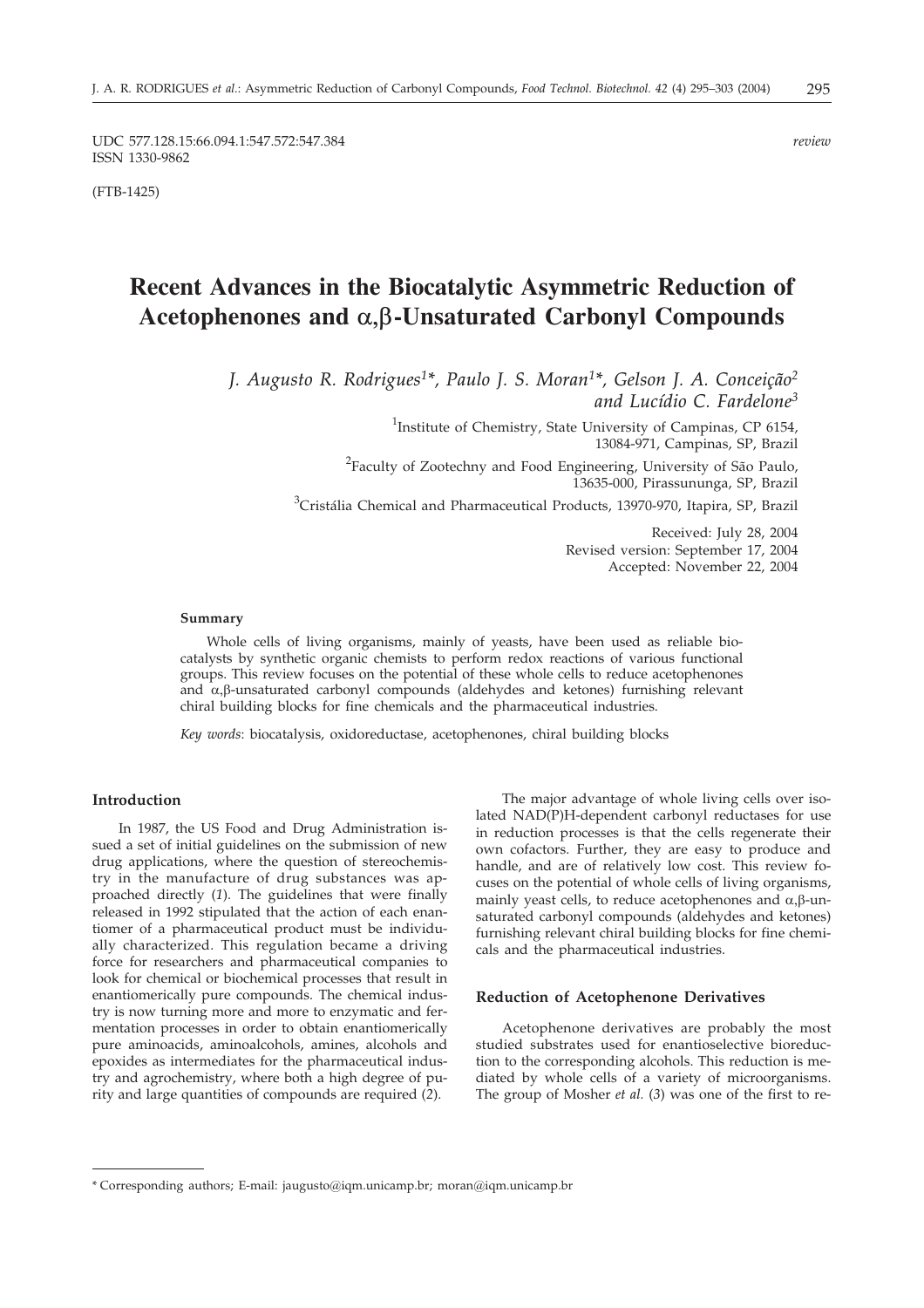duce acetophenone using *Saccharomyces cerevisiae* to obtain 1-phenyl-1-ethanol in reasonable yield and enantiomeric excess (e.e.) (Scheme 1). Over the past few years, many authors have used the products of enantioselective bioreductions of acetophenone derivatives as starting materials for the synthesis of a wide type of optically active compounds.



In general, the reductions of acetophenone derivatives follow Prelog's rule (*4*) (the hydrogen transfer by pseudo *re*-face), taking into account that the aryl group is larger than the methyl group (Fig. 1). However, as pointed out in the next section, some microorganisms give products that have the opposite stereochemistry to that predicted by Prelog's rule.



pseudo si-face

**Fig. 1.** Pseudo *si*-face and *re*-face of a ketone

#### **Reduction of Acetophenones with Substituents on the Benzene Ring**

Various researchers have used a variety of microorganisms to reduce acetophenones that have substituent groups attached to the *meta*, *ortho* or *para* positions of the benzene ring, obtaining the correspondent alcohols in high e.e. (*5–21*). The velocity of this reaction is enhanced when electron withdrawing groups (EWG) are attached to the *para* position of the aromatic ring and slowed when electron donating groups (EDG) are attached in this position (*22,23*). This observation agrees with proposal that the hydride transfer from NADH or NADPH to the ketone carbonyl carbon is mediated by a dehydrogenase rather than by a radical mechanism (*24–29*).

The enhacement and slowing effects may be observed in Table 1, which shows data collected from recent published works about the reduction of acetophenones by various microorganisms. The electronic effect can be observed when the substituents are in *meta* or

*ortho* positions, but some other types of effect, such as the bulk of the substituent group and polar interactions with the active site of the dehydrogenase, may become predominant. It is interesting to note that some microorganisms contain a predominance of pro-*R* dehydrogenases while others contain a predominace of pro-*S* dehydrogenases (Scheme 2). This complementary enantioselectivity is very convenient, allowing synthetic organic chemists to choose the best microorganisms for use in their synthesis projects. In fact, the information about the stereospecificity of each microorganism is so important that fast-screening methodologies have been developed in order to allow chemists to select the best biocatalyst for a specific biotransformation.



Several workers have used these fast-screening methodologies. Homann *et al.* (*23*) selected 14 microorganisms in a screening involving 300 microorganisms for the reduction of 4-substituted-acetophenone. Goswami *et al.* screened about 100 microorganisms covering many species of *Candida, Pichia*, *Hansenula, Geotrichum, Rhodococcus* and *Aureobasidium*, for the stereospecific reduction of -chloroketone (*30*). Chartrain *et al.* (*31*) screened more than 300 microorganisms for the reduction of 12 pharmaceutically relevant prochiral ketones, based on the constructions and accessibility of a microbial library.

Patel *et al*. (*18*) found 19 microorganisms in a screening for the enantioselective reduction of 2-bromo-4-fluoroacetophenone, giving the corresponding (*S*)-alcohol in excellent yield and e.e. In a screening of 416 microorganisms for reductase activity, Carballeira *et al.* isolated a new microorganism, *Diplogelasinospora grovesii* IMI 171018 that showed very high activity for reduction of a cyclic ketone (*21*).

One of the disadvantages of ketone reductions involving whole cells is that pro-*S* and pro-*R* dehydrogenases may be competing for the substrate and if the two dehydrogenases have similar values of  $k_{cat}/K_M$  then the alcohol produced will have low values of e.e. (*34*). A number of strategies has been used to circumvent this disadvantage, such as reduction of substrate concentration, which favors the enzyme with the highest value of  $k_{cat}/K_M$  (35,36), the use of additives (37–40) and heat treatment (*41*) to deactivate one of those enzymes. Molecular biology offers an alternative approach to eliminating the catalytic activities of competing dehydroge-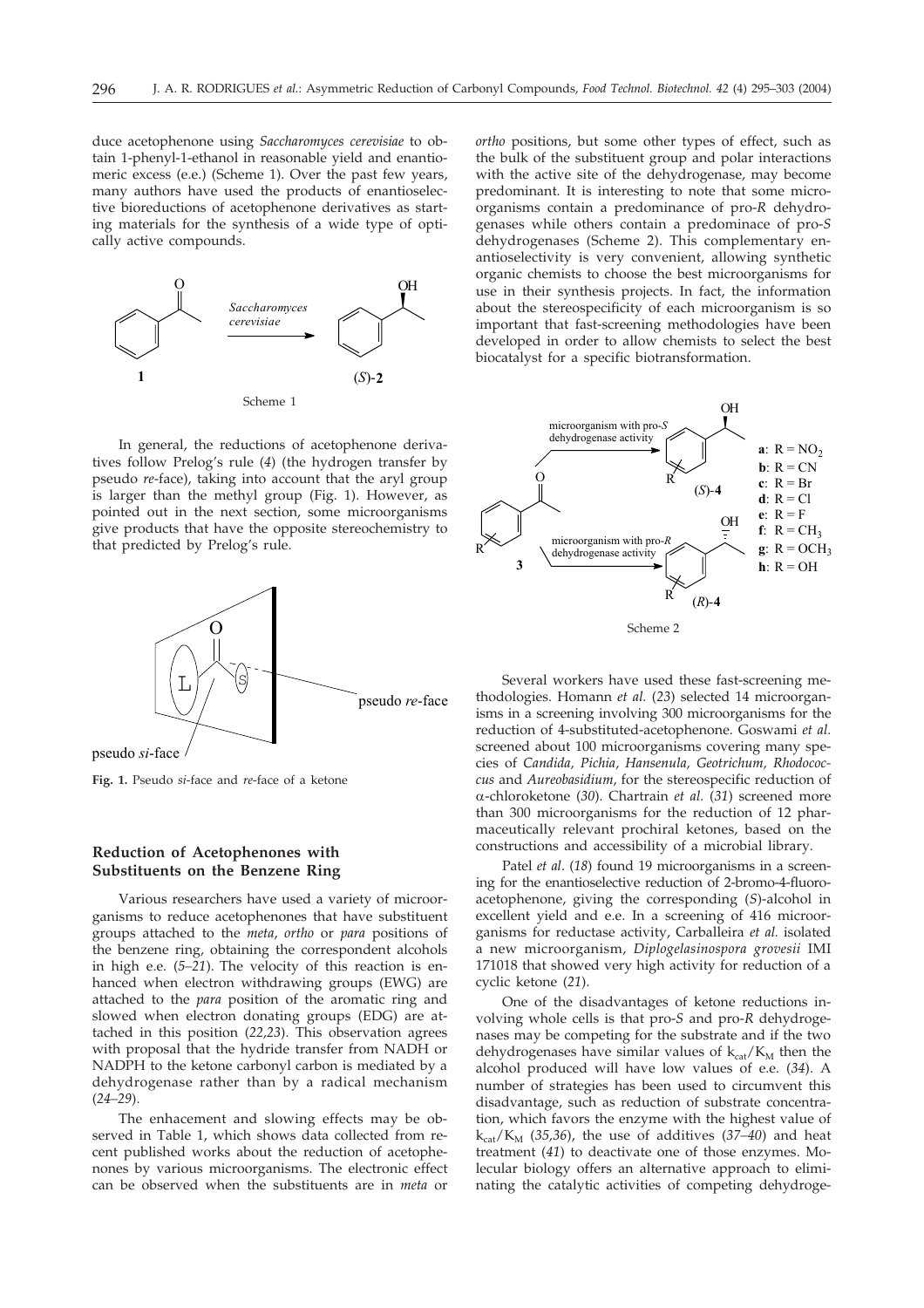| Entry          | Ketone                          | Microorganism              | Alcohol                  | Yield/%                  | e.e./ $\%$                  | Ref.                       |
|----------------|---------------------------------|----------------------------|--------------------------|--------------------------|-----------------------------|----------------------------|
| $\mathbf{1}$   | $p$ -Cl                         | Rhodotorula glutinis 16740 | $(S)$                    | 80                       | >99                         | 23                         |
| $\sqrt{2}$     | $p$ -F                          | H.                         | (S)                      | 62                       | $>99$                       | $\pmb{\pi}$                |
| 3              | $p$ -Cl                         | R. mucilaginosa 64684      | (S)                      | 75                       | >99                         | $\boldsymbol{\mathsf{H}}$  |
| $\overline{4}$ | $p$ -F                          | Ħ                          | (S)                      | 68                       | 95                          | $\pmb{\pi}$                |
| 5              | $p$ -OCH <sub>3</sub>           | Ħ                          | (S)                      | $23\,$                   | >99                         | $\boldsymbol{\mathsf{H}}$  |
| 6              | $p$ -Cl                         | Yarrowia lipolytica 8661   | (R)                      | 86                       | >99                         | $\boldsymbol{\mathsf{H}}$  |
| 7              | $p$ -F                          |                            | (R)                      | 87                       | 85                          | $\pmb{\pi}$                |
| $\,$ 8 $\,$    | $p$ -Me                         | Ħ                          | (R)                      | 77                       | 73                          | $\pmb{\pi}$                |
| 9              | $p$ -OCH <sub>3</sub>           | H.                         | (R)                      | 61                       | >99                         | $\pmb{\pi}$                |
| $10\,$         | $o$ -Cl                         | Synechococcus sp. PCC 7942 | (S)                      | $24\,$                   | 96                          | 32                         |
| $11\,$         | $m\text{-}\mathrm{Cl}$          | Ħ                          | (S)                      | 37                       | 100                         | $\pmb{\pi}$                |
| $12\,$         | $p$ -Cl                         | Ħ                          | (S)                      | 34                       | 96                          | $\pmb{\pi}$                |
| 13             | $o\text{-}\mathbf{F}$           | Ħ                          | (S)                      | 28                       | 100                         | $\pmb{\pi}$                |
| $14\,$         | $m\mbox{-}\mathrm{F}$           | Ħ                          | (S)                      | 14                       | 100                         | $\pmb{\scriptstyle{11}}$   |
| $15\,$         | $p$ -F                          | Ħ                          | (S)                      | $\sqrt{2}$               | $100\,$                     | $\pmb{\pi}$                |
| $16\,$         | $o\text{-}\mathbf{M}\mathbf{e}$ | Synechococcus sp. PCC 7942 | (S)                      | $\,8\,$                  | 100                         | $\boldsymbol{\mathsf{H}}$  |
| $17\,$         | $m\mbox{-}\mathbf{M}\mathbf{e}$ | Ħ                          | (S)                      | $31\,$                   | 99                          | $\pmb{\pi}$                |
| $18\,$         | $p$ -Me                         | Ħ                          | (S)                      | 6                        | 100                         | $\pmb{\scriptstyle{11}}$   |
| 19             | $o\text{-OMe}$                  | Ħ                          | (S)                      | $10\,$                   | 100                         | $\pmb{\scriptstyle{11}}$   |
| $20\,$         | $m\text{-}\mathrm{OMe}$         | Ħ                          | (S)                      | 19                       | 100                         | $\pmb{\scriptstyle{11}}$   |
| $21\,$         | $p$ -OMe                        | Ĥ,                         | (S)                      | $\,4$                    | $100\,$                     | $\pmb{\mathfrak{m}}$       |
| $22\,$         | $p$ -OH                         | Trichothecium sp.          | $\bar{\phantom{a}}$      | $\overline{\phantom{a}}$ | $\overline{\phantom{a}}$    | 17                         |
| $23\,$         | $p$ -Cl                         | Ħ                          | (R)                      | 72                       | 98                          | $\pmb{\pi}$                |
| $24\,$         | $p$ -CH <sub>3</sub>            | Ħ                          | (R)                      | $45\,$                   | $90\,$                      | $\pmb{\pi}$                |
| $25\,$         | $p$ -OCH <sub>3</sub>           | Ħ                          | $\overline{\phantom{a}}$ | $\overline{\phantom{a}}$ | $\overline{\phantom{a}}$    | $\boldsymbol{\mathsf{u}}$  |
| $26\,$         | $o$ -Cl                         | Geotrichum candidum        | (S)                      | 99                       | $\ensuremath{\mathfrak{Z}}$ | 33                         |
| 27             | $m\text{-}\mathrm{Cl}$          | Ħ                          | (R)                      | 90                       | $16\,$                      | $\boldsymbol{\mathsf{H}}$  |
| $28\,$         | $p$ -Cl                         | Ħ                          | (R)                      | 97                       | 89                          | $\pmb{\pi}$                |
| 29             | $p$ -F                          | Ħ                          | $\bar{\phantom{a}}$      | $\overline{\phantom{a}}$ | $\overline{\phantom{a}}$    | $\pmb{\pi}$                |
| $30\,$         | $o$ -CH <sub>3</sub>            | Ħ                          | (R)                      | 99                       | $\overline{2}$              | $\pmb{\pi}$                |
| $31\,$         | $m$ -CH <sub>3</sub>            | Ħ                          | (R)                      | 89                       | 21                          | $\pmb{\pi}$                |
| 32             | $p$ -CH <sub>3</sub>            | Ħ                          | (R)                      | 95                       | 79                          | $\mathbf{H}$               |
| 33             | $p$ -OCH <sub>3</sub>           | Ħ                          | (R)                      | 77                       | 97                          | $\pmb{\pi}$                |
| $34\,$         | $p$ -F                          | Rhizopus arrhizus          | (S)                      | 51                       | 68                          | $\boldsymbol{\mathcal{S}}$ |
| $35\,$         | $p$ -Cl                         | $\bar{\rm H}$              | (S)                      | $72\,$                   | 91                          | $\pmb{\pi}$                |
| $36\,$         | $p$ -Br                         | Ħ                          | (S)                      | 62                       | 94                          | $\pmb{\pi}$                |
| $37\,$         | $p-I$                           | Ħ                          | (S)                      | 59                       | 96                          | $\boldsymbol{\mathsf{H}}$  |
| 38             | $p$ -OCH <sub>3</sub>           | Ħ                          | (S)                      | 58                       | 10                          | $\pmb{\pi}$                |
| 39             | $p$ -CN                         | Ħ                          | (S)                      | 55                       | 46                          | $\pmb{\scriptstyle{11}}$   |
| $40\,$         | $p$ -CH <sub>3</sub>            | $\boldsymbol{\mathsf{u}}$  | (S)                      | 72                       | $72\,$                      | $\boldsymbol{\mathsf{H}}$  |

Table 1. Bioreduction of acetophenones with substituents in the benzene ring mediated by various microorganisms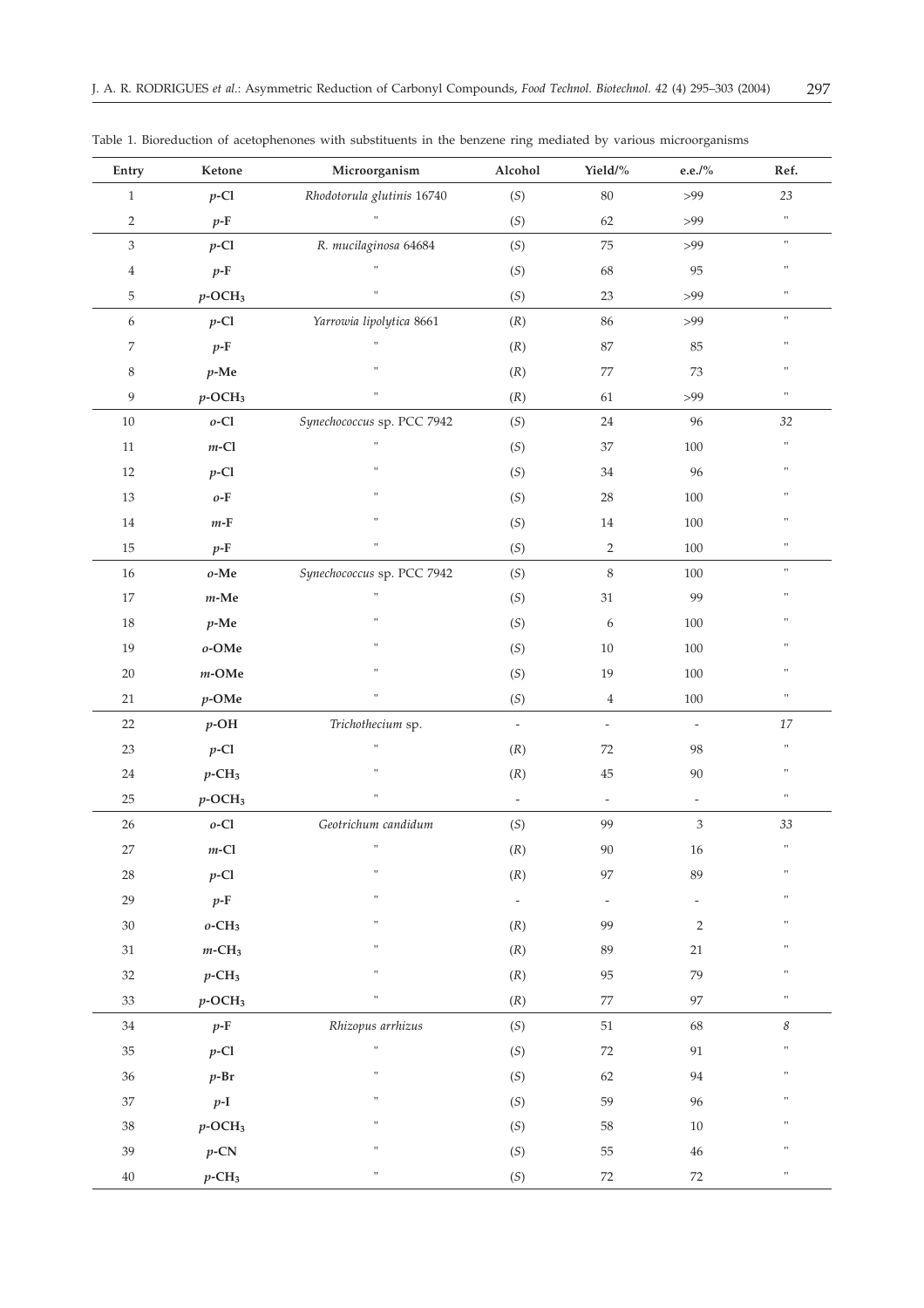nases. For example, a specific dehydrogenase can be expressed in *E. coli* and whole cells of the engineered strain can be used to reduce ketones (*42,43*). Expression of the gene encoding NAD(P)H-dependent carbonyl reductase in *E. coli* cells, together with the gene for glucose dehydrogenase, which acts as cofactor regenerator, allows the production of many chiral alcohols, as reported by Shimizu and Ogawa (*44*).

provides enantiomerically pure chiral alcohols, via oxidation of only one enantiomer to the ketone. 1-Arylethanols have been resolved by direct microbial de-racemization with either *Geotrichum candidum (45*) or *Nocardia corallina* (*46*) and by a combined microbial oxidation/reduction with *Bacillus stearothermophilus* and *Yarrowia lipolytica* (*47*)*. Nocardia corallina* mediated the enantioselective oxidation of (3- or 4-substituted benzene)-1-ethanol in reasonable yield and excellent e.e. (Scheme 3). Substituents at position–2 gave poor yield and e.e.

carbonyl carbon of acetophenones rather than by electron transfer (Scheme 6) (*24–29*) or glutathione-dependent (*51*) mechanisms.

In recent years, various microorganisms have been used to reduce  $\alpha$ -haloacetophenones to the corresponding alcohols in good yield and e.e. (Table 2). The po-



### **Reduction of Acetophenones with** Substituents at the  $\alpha$ -Carbon

The enantioselective reduction of acetophenones that have a suitable group attached to the  $\alpha$ -carbon furnishes valuable intermediates that can be used as chiral building blocks in organic synthesis. Bioreduction of -haloacetophenones **5a**–**c**, mediated by *Saccharomyces cerevisiae*, furnished halohydrins (*R*)-**6a**–**c** in 10–74 % yield and 82–97 % e.e. (*48*) and the halohydrin (*R*)-**6b** was used to prepare (*R*)-1-phenylethanolamines **8a–c** via chiral styrene oxide (Scheme 4) (*49*). The (*R*)-1-phenylethanolamine **8a** was also synthesized by reduction of -azidoacetophenone **9,** mediated by *Saccharomyces cerevisiae* immobilized on montmorillonite K10, giving the corresponding azido alcohol **10** in 45 % yield and 97 % e.e. This was reduced by H<sub>2</sub>/Pd-C to (R)-2-amino-1-phenylethanol in 96 % yield and 97 % e.e. (Scheme 5) (*50*).

When  $\alpha$ -iodoacetophenone  $5d$  was treated with *Saccharomyces cerevisiae*, dehalogenated products were obtained (*48*). Haloacetophenones were used as mechanistic probes to show that the reduction of acetophenones to give dehalogenated products by *Saccharomyces cerevisiae* occurs via hydride transfer from NADH or NADPH, mediated by a dehydrogenase present in the cells, to the

tentiality of the application of enantioselective microbial reduction of  $\alpha$ -haloketones is high due to the access to chiral epoxides (Scheme 4). The company Kaneka uses dehydrogenases in form of whole cells for production of (*R*)- and (*S*)-styrene oxides on a pilot plant scale (*52*).

Goswani *et al*. (*30*) found *Pichia pinus* SC 13864 and *Candida sonorensis* SC 16117 in a screening involving about 100 microorganisms. These microorganisms reduce ketone **13** to give (*R*)-**14** and (*S*)-**14**, respectively, thereby representing one approach for the construction of the chiral centers of the corresponding epoxides (Scheme 7).

Chartrain *et al.* (*31*) selected *Hansenula subpelliculosa* MY 1552, *Pichia delftensis* MY 1568, *Kluyveromyces marxianus* MY 1516, *S. bayanus* MY 1930, *R. pilimanae* ATCC 32762 and *P. carsoni* MY 1622 from twenty strains that gave positive results for enantioselective bioreduction of  $\alpha$ -haloketone **15** to (*S*)-**16** (*X* = Cl) (Scheme 8). The alcohol that is obtained may be used as an intermediate in the synthesis of an endothelin receptor antagonist (*57*). Recently, we found that *Rhodotorula glutinis* CCT 2182 reduces **15** ( $X = Cl$ , Br and  $N_3$ ) to the corresponding alcohol (*R*)-**16** in excellent yield and e.e. (*58*). The alcohols (*R*)-**16** are also intermediates in the synthesis of (*R*)-epinephrine, (*R*)-norepinephrine and (*R*)-isoproterenol.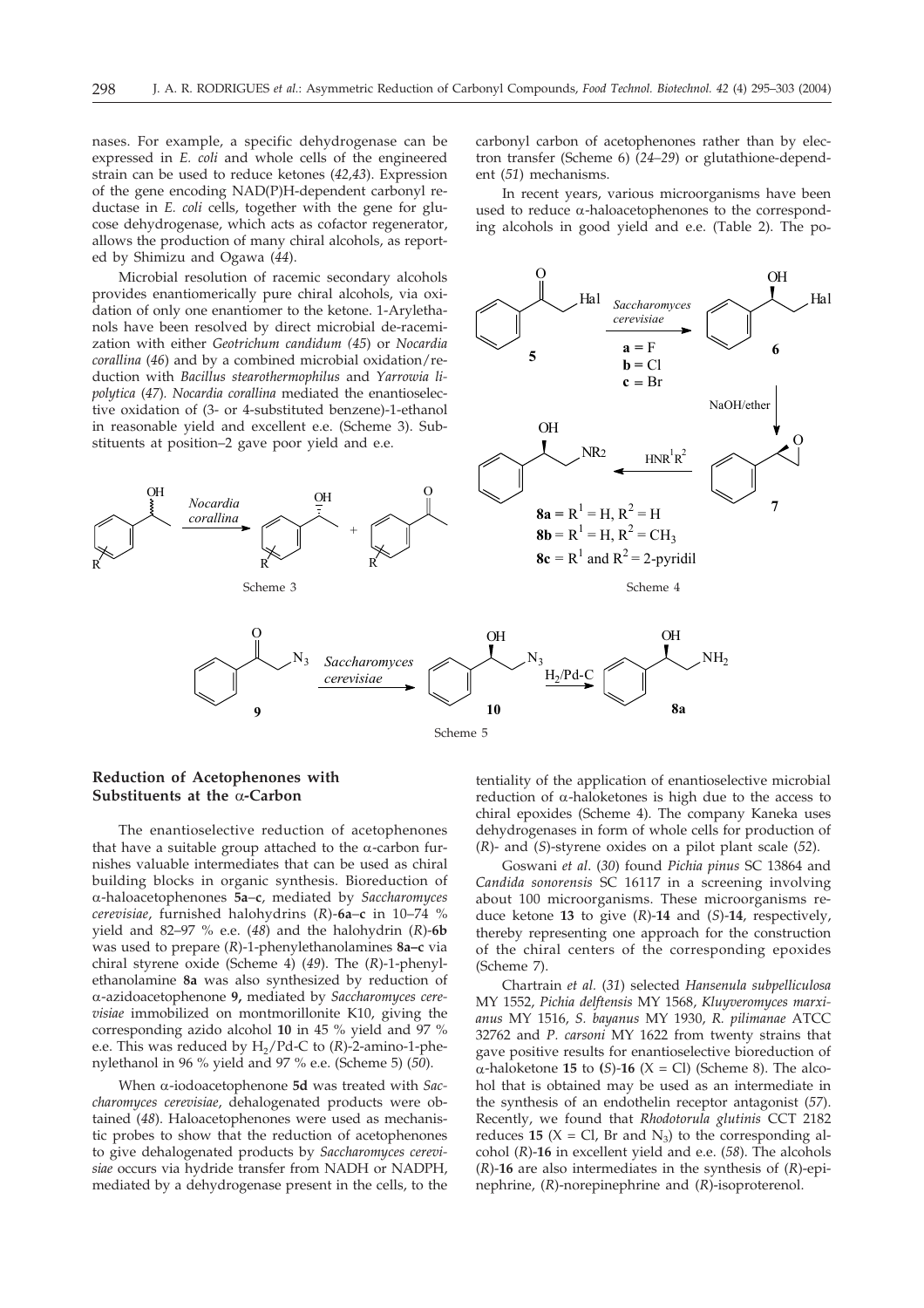

Table 2. Bioreduction of  $\alpha$ -haloacetophenones **5a-d** mediated by microorganisms

| Entry          | Ketone         | Microorganism                 | Alcohol      | Yield/% | e.e./ $\%$ | Ref.         |
|----------------|----------------|-------------------------------|--------------|---------|------------|--------------|
| 1              | 5a             | Sacharomyces cerevisiae       | $(R)$ -6a    | 67      | 97         | 48,49        |
| 2              | 5 <sub>b</sub> | $\mathbf{H}$                  | $(R)$ -6 $b$ | 37      | 90         | $\mathbf{H}$ |
| 3              | 5c             | $\mathbf{H}$                  | $(R)$ -6 $c$ | 74      | 82         | $\mathbf{H}$ |
| $\overline{4}$ | 5d             | $\mathbf{H}$                  | $(S)-12$     | 32      | 73         | 35,36        |
| 5              | 5a             | Geotrichum sp.                | $(S)-6a$     | 65      | 75         | 53           |
| 6              | 5 <sub>b</sub> | $\mathbf{u}$                  | $(S)-6b$     | 86      | 87         | 11           |
| 7              | 5c             | $\mathbf{H}$                  | $(S)-6c$     | 15      | 94         | 11           |
| 8              | 5c             | Rhodotorula sp. AS2.2241      | $(R)$ -6 $c$ | 20      | >99        | 12           |
| 9              | 5a             | R. mucilaginosa CBS 2378      | $(R)$ -6a    | 88      | >99        | 54           |
| 10             | 5b             | Cryptococcus macerans         | $(R)$ -6 $b$ | 80      | 100        | 55           |
| 11             | 5c             | $\mathbf{u}$                  | $(R)$ -6 $c$ | 95      | 93         | $\mathbf{H}$ |
| 12             | 5 <sub>b</sub> | Geotrichum candidum CCT 1805  | $(S)-6b$     | 89      | >99        | 56           |
| 13             | 5c             | $\mathbf{u}$                  | $(S)-6c$     | 99      | 90         | $\mathbf{H}$ |
| 14             | 5d             | $\mathbf{u}$                  | $(S)-6d$     | 96      | >99        | 11           |
| 15             | 5 <sub>b</sub> | Rhodotorula glutinis CCT 2182 | $(R)$ -6a    | 98      | 92         | 11           |
| 16             | 5c             | $\mathbf{H}$                  | $(R)$ -6c    | 97      | >99        | $\mathbf{H}$ |
| 17             | 5d             | $\mathbf{u}$                  | $(R)$ -6d    | 98      | 94         | $\mathbf{H}$ |



Scheme 7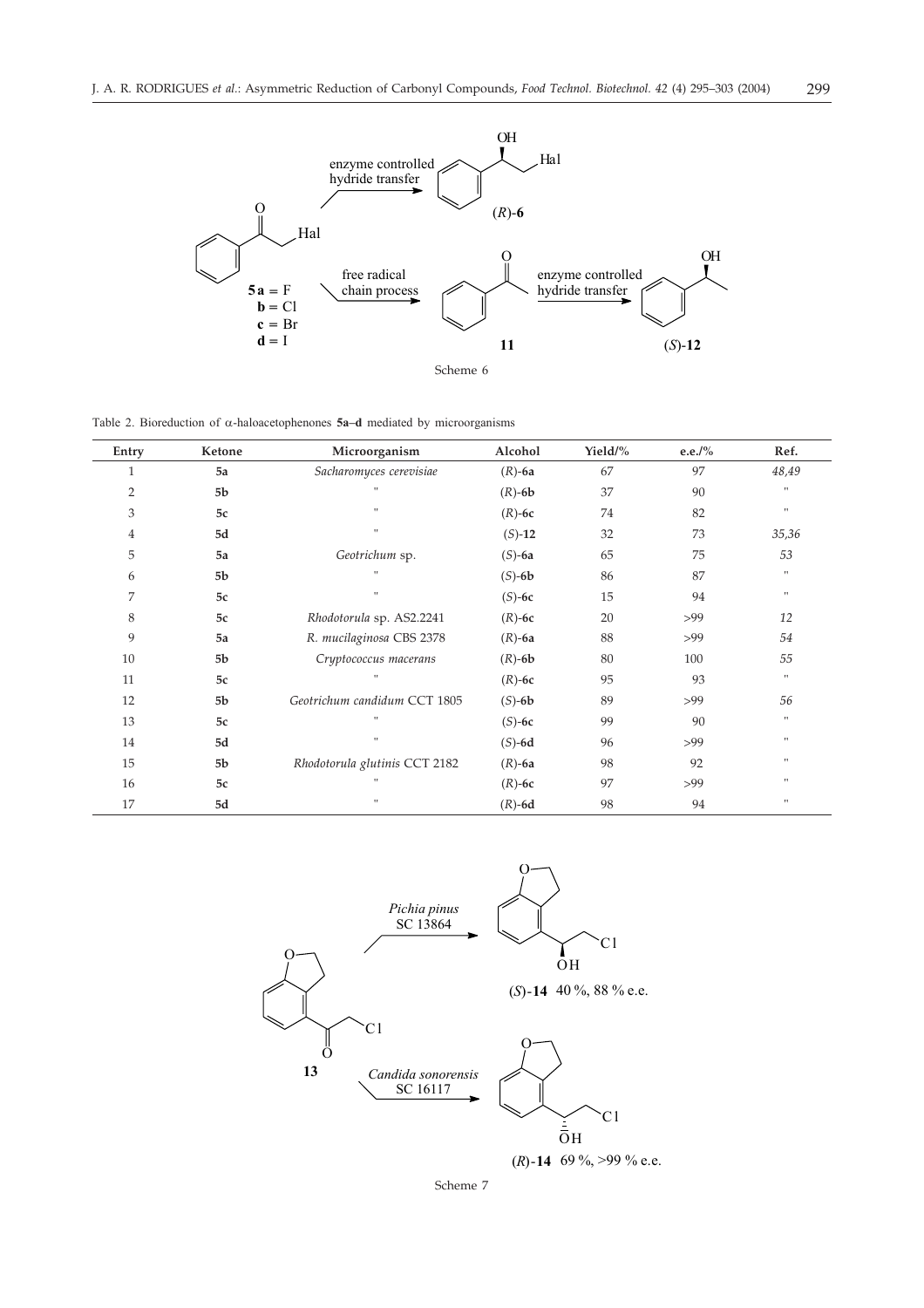

The alcohol (*R*)-**18** is an important intermediate in the synthesis of Eliprodil® and may be obtained in excellent yield and e.e. by bioreduction of  $\alpha$ -chloroketone **17,** mediated either by engineered cells (*44*) or by *Rhodotorula glutinis* (Scheme 9) (*59*). The alcohol (*S*)-**18** is obtained when *Geotrichum candidum* is used*.*



Fantoni *et al.* (*54,60*) identified several microorganisms from their collection that reduced  $\alpha$ -haloacetophenones **5**, **19** and **21** in the presence of polymeric absorbing resins, giving the corresponding alcohols in high yield and e.e. The alcohols obtained, **20** and **22,** may be used as chiral building blocks for the preparation of  $\alpha$ and  $\beta$ -adrenergic drugs such as Sertraline, Nifenalol and Sotalol, via their epoxides (Scheme 10).



The drug Sotalol may also be prepared from (*S*)-1- -(4-nitrophenylethanediol) **24** obtained in excellent yield and e.e. by reduction of ketone **23** by *Geotrichum* sp. (Scheme 11) (*61*)*.*



#### $\textbf{Reduction of }\alpha,\beta\textbf{-Unsaturated Aldehyde}$ **and Ketones**

It is well established that  $\alpha, \beta$ –unsaturated aldehydes and ketones may be reduced with certain regioand stereoselectivity using whole cells, with the selectivity depending mainly on (*i*) the biocatalyst, (*ii*) the substitution pattern of the C=C bond, (*iii*) the reaction conditions and (*iv*) the time of incubation. As such, the choice of appropriate conditions can allow the selective reduction of either the C=O or the C=C bond alone or the reduction of both groups. In terms of whole cells, baker's yeast is still the most popular reducing microorganism, mainly because of its availability and cheapness. As depicted in Scheme 12, Fardelone *et al. (62*) exploited the versatility of baker's yeast to prepare  $\alpha$ -substituted--3-phenyl-1-propanols (**26**) through the asymmetric reduction of  $\alpha$ -substituted-cinnamaldehydes (25) in excellent yields (up to 99 %) and enantiomeric excesses (>99 %). The control of the pH of the reaction mixture at 5.5 by adding  $CaCO<sub>3</sub>$  was crucial to ensure good yields of the products (Scheme 12). The chiral building blocks were used in alternative synthesis routes for the production of both L- and D-phenylalaninol.



Reduction of cyclic enones by whole cells has been explored further. Shimoda *et al.* (*63*) found that *Synechococcus* sp. PCC 7942, a cyanobacterium, reduces both the endocyclic C=C bond of s-*trans* enones and the exocyclic C=C bond of s-*cis* enones to the corresponding (*S*)-ketones, under illumination (Scheme 13). It is worth-mentioning that *Synechococcus* sp. PCC 7942 cells have the ability of catalyzing enantioselective reduction of s-*trans* enones to (*S*)-ketones. They specifically act on s-*trans*



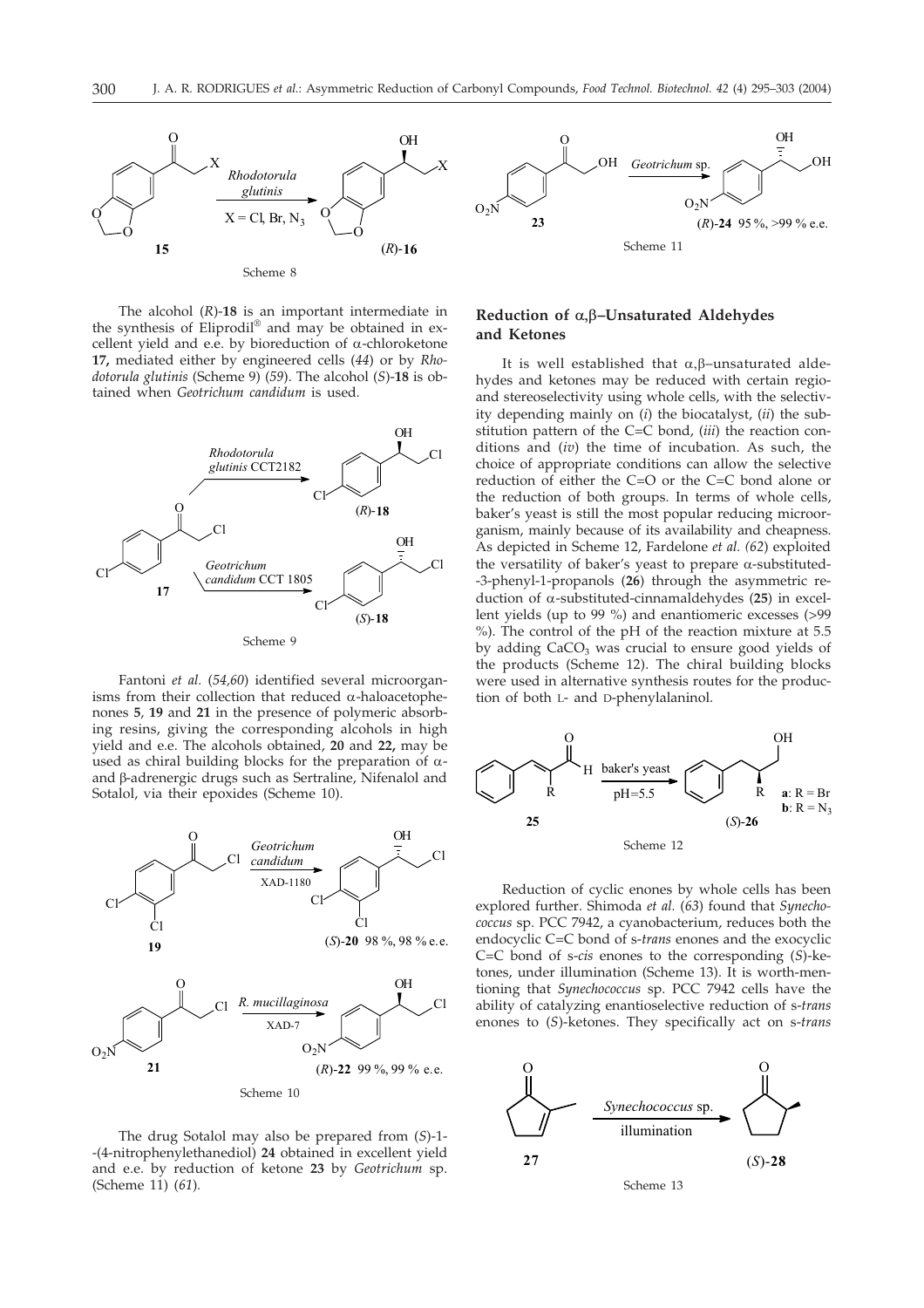enones that lack substituents at the  $\beta$ -position in relation to the carbonyl group and only if the  $\alpha$ -substituent is a relatively small group, like a methyl group.

Plant cells other than those of higher plants are also suitable for enone reduction. For instance, cell cultures of *Riccia fruitans*, a briophyte, were able to biotransform the sterically hindered terpenoid (–)-(5*R*)-carvone, in a stereoselective fashion (Scheme 14) (*64*). The enoate reductase step of the reduction of (–)-(5*R*)-carvone (**29**) to (+)-*n*-dihydrocarvone (**30**) and the ensuing alcohol dehydrogenase step yielding *neo*-dihydrocarveol (**31**) both occurred with high diastereoselectivity.



The work of Siqueira-Filho *et al*. represents significant progress in the field of stereoselective biotransformation of  $\alpha$ -methylene ketones (65,66). Again, baker's yeast was the biocatalyst of choice in a systematic study of the effect on the reaction profile of the substituents attached to the enone group. As expected, the reduction of C=C bond by enoate reductase enzymes was much faster than the reduction of the C=O bond by carbonyl reductase enzymes. Ultimately, only the substrate **32** bearing a small methyl group attached to the carbonyl was satisfactorily reduced to the corresponding saturated (*R*)-ketone **33** in good yields and e.e.'s (up to >99 %) (Scheme 15).



A bottleneck in biotransformations with whole cells is the presence of multiple competing enzymes, which reduces or suppresses both the formation of the desired product and the stereoselectivity of the reaction. In the past years, the hydrophobic polymer method has presented itself as a good tool to harness the potential of multiple enzymes acting on the same substrate. For instance, Conceição *et al*. (*67*) circumvented the cumbersome reduction of  $\alpha$ -methylene ketone 34 by the yeast *Pichia stipitis* CCT 2617 using Amberlite XAD-7 as adsorbing resin (Scheme 16). The formation of by-products and the pronounced toxic effect of the substrate on the biocatalyst were suppressed through the slow release of the substrate, which was adsorbed on the beads of

XAD-7, into the aqueous reaction medium. Low concentration of the substrate in the aqueous phase favored the action of the most active enzyme, a carbonyl reductase that delivered (*S*)-allylic alcohol **35** in high yield and e.e.  $(>99\%).$ 

Amberlite XAD-7 was also exploited in the reduction of the same  $\alpha$ -methylene ketone 34 by the yeast *Rhodotorula glutinis* CCT 2182 (Scheme 16) (*68*). The low yield and moderate enantiomeric excess of the product were dramatically changed when XAD-7 was used to control the concentration of the enone in the aqueous phase. As a result, the corresponding  $(S)$ - $\alpha$ -methylketone **36** was isolated in high yield and e.e. (99 %).



#### **Conclusion**

The past few years have witnessed significant developments in the field of biocatalytic reduction of acetophenones and  $\alpha$ , $\beta$ -unsaturated carbonyl compounds. High efficiency of these processes makes them attractive alternatives to existing methods in asymmetric catalysis for obtaining highly functionalized chiral alcohols and ketones in enantiomerically pure form.

#### *Acknowledgements*

Financial support by FAPESP and CNPq is gratefully acknowledged.

#### **References**

- *1.* S. Ahuja: *Chiral Separations by Chromatography*, Oxford University Press, Oxford (2000) p. 33.
- 2. M. Breuer, K. Ditrich, T. Habicher, B. Hauer, M. Keßeler, R. Sturmer, T. Zelinski, *Angew. Chem.-Int. Edit. 43* (2004) 788–824.
- *3.* R. MacLeod, H. Prosser, L. Fikentscher, J. Lanyi, H. S. Mosher, *Biochemistry, 3* (1964) 838–846.
- *4.* V. Prelog, *Pur. Appl. Chem. 9* (1964) 119–130.
- *5.* N. A. Salvi, P. N. Patil, S. R. Udupa, A. Banerjee, *Tetrahedron: Asymmetry, 6* (1995) 2287–2290.
- *6.* K. Nakamura, T. Matsuda, A. Ohno, *Tetrahedron: Asymmetry, 7* (1996) 3021–3024.
- *7.* K. Nakamura, *J. Mol. Catal. B-Enzym. 5* (1998) 129–132.
- *8.* N. A. Salvi, S. Chattopadhyay, *Tetrahedron, 57* (2001) 2833– 2839.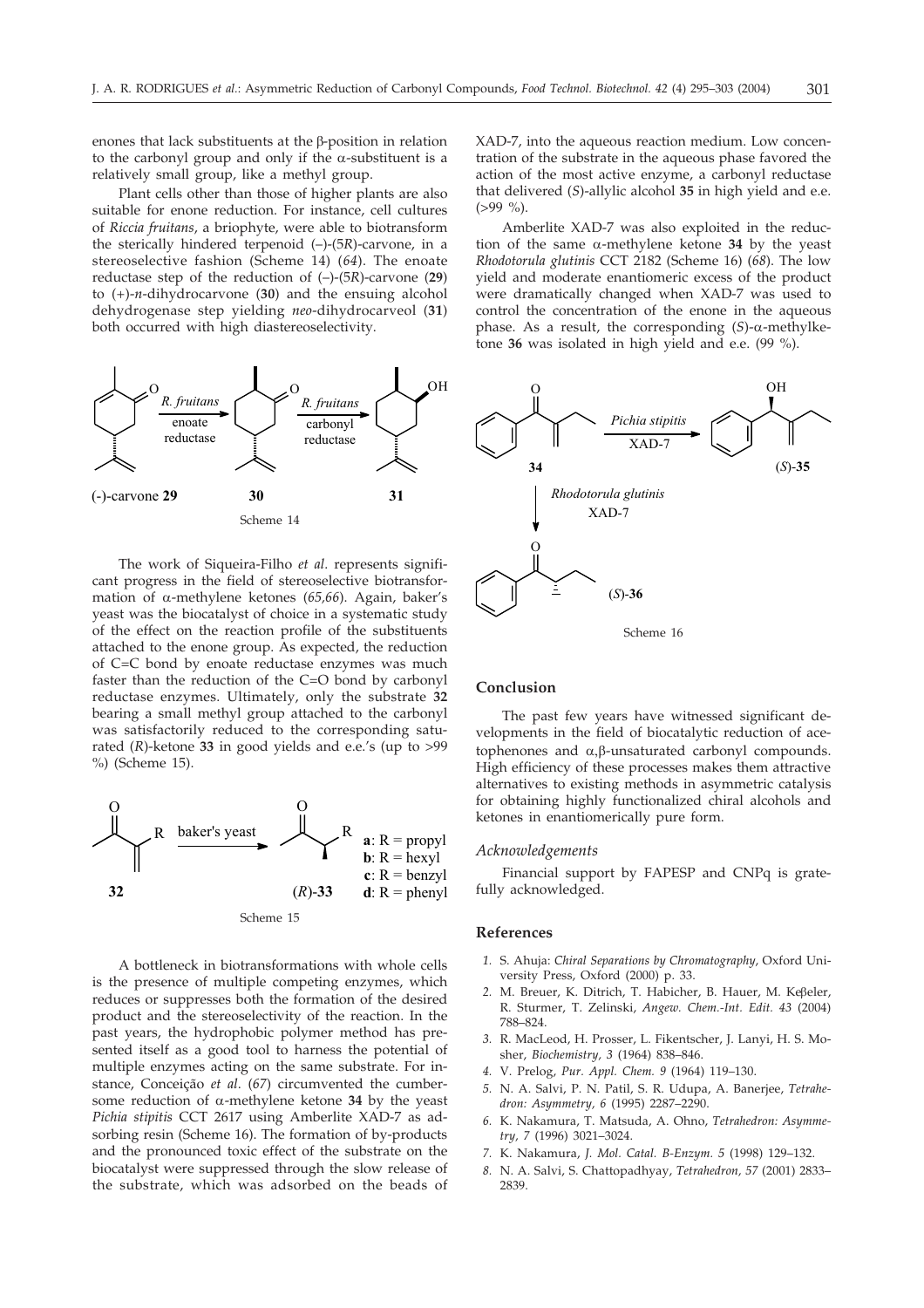- *9.* N. Itoh, N. Mizuguchi, M. Mabuchi, *J. Mol. Catal. B-Enzym. 6* (1999) 41–50.
- *10.* T. Matsuda, Y. Nakajima, T. Harada, K. Nakamura, *Tetrahedron: Asymmetry, 13* (2002) 971–974.
- *11.* W. Stampfer, B. Kosjek, C. Moitzi, W. Kroutil, K. Faber, *Angew. Chem.-Int. Edit. 41* (2002) 1014–1017.
- *12.* Y. Ni, J. H. Xu, *J. Mol. Catal. B-Enzym. 18* (2002) 233–241.
- *13.* W. Stampfer, B. Kosjek, K. Faber, W. Kroutil, *J. Org. Chem. 68* (2003) 402–406.
- *14.* J. V. Comasseto, A. T. Omri, L. H. Andrade, A. L. M. Porto, *Tetrahedron: Asymmetry, 14* (2003) 711–715.
- *15.* T. R. Gervais, G. Carta, J. L. Gainer, *Biotechnol. Progr. 19* (2003) 389–395.
- *16.* C. Paizs, M. Tosa, C. Majdik, P. Moldovan, L. Novák, P. Kolonits, A. Marcovici, F. D. Irimie, L. Poppe, *Tetrahedron: Asymmetry, 14* (2003) 1495–1501.
- *17.* D. Mandal, A. Ahmad, M. I. Khan, R. Kumar, *J. Mol. Catal. B-Enzym. 27* (2004) 61–63.
- *18.* R. N. Patel, A. Goswami, L. Chu, M. J. Donovan, V. Nanduri, S. Goldberg, R. Johnston, P. J. Siva, B. Nielsen, J. Fan, W. X. He, Z. Shi, K. Y. Wang, R. Eiring, D. Cazzulino, A. Singh, R. Mueller, *Tetrahedron: Asymmetry, 15* (2004) 1247–1258.
- *19.* L. H. Andrade, A. T. Omori, A. L. M. Porto, *J. V. Comasseto, J. Mol. Catal. B-Enzym. 29* (2004) 47–54.
- *20.* J. V. Comasseto, L. H. Andrade, A. T. Omori, L. F. Assis, A. L. M. Porto, *J. Mol. Catal. B-Enzym. 29* (2004) 55–61.
- *21.* J. D. Carballeira, E. Álvarez, M. Campillo, L. Pardo, J. V. Sinisterra, *Tetrahedron: Asymmetry, 15* (2004) 951–962.
- *22.* G. Eichberger, K. Faber, H. Griengl, *Mon. Chem. 116* (1985) 1233–1236.
- *23.* M. J. Homann, R. B. Vail, E. Previte, M. Tamarez, B. Morgan, D. R. Dodds, A. Zaks, *Tetrahedron, 60* (2004) 789–797.
- *24.* D. D. Tanner, H. K. Singh, *J. Org. Chem. 51* (1986) 5182– 5186.
- *25.* D. D. Tanner, H. K. Singh, A. Kharrat, A. R. Stein, *J. Org. Chem. 52* (1987) 2142–2146.
- *26.* D. D. Tanner, A. R. Stein, *J. Org. Chem. 53* (1988) 1642– 1646.
- *27.* D. D. Tanner, A. Kharrat, *Org. Chem. 53* (1988) 1646–1650.
- *28.* W. Adam, M. Heil, R. Hutterer, *J. Org. Chem. 57* (1992) 4491–4495.
- *29.* L. M. Aleixo, M. Carvalho, P. J. S. Moran, J. A. R. Rodrigues, *Bioorg. Med. Chem. Lett. 3* (1993) 1637–1642.
- *30.* A. Goswami, K. D. Mirfakhrae, M. J. Totleben, S. Swaminathan, R. N. Patel, *J. Ind. Microbiol. Biotechnol. 26* (2001) 259–262.
- *31.* M. Chartrain, R. Greasham, J. Moore, P. Reider, D. Robinson, B. Buckland, *J. Mol. Catal. B-Enzym. 11* (2001) 503–512.
- *32.* K. Nakamura, Y. Inoue, Matsuda T., A. Ohno, *Tetrahedron Lett. 35* (1995) 6263–6266.
- *33.* K. Nakamura, R. Yamanaka, K. Tohi, H. Hamada, *Tetrahedron Lett. 41* (2000) 6799–6802.
- *34.* C. J. Sih, C. S. Chen, *Ang. Chem.-Int. Edit. 23* (1984) 574– 578.
- *35.* P. D'Arrigo, C. Fuganti, G. P. Fantoni, S. Servi, *Tetrahedron, 54* (1998) 15017–15026.
- *36.* P. D'Arrigo, M. Lattanzio, G. P. Fantoni, S. Servi, *Tetrahedron: Asymmetry, 9* (1998) 4021–4026.
- *37.* K. Nakamura, K. Inoue, K. Ushio, S. Oka, A. Ohno, *Chem. Lett. 16* (1987) 679.
- *38.* K. Nakamura, Y. Kawai, N. Nakajima, A. Ohno, *J. Org. Chem. 56* (1991) 4778.
- *39.* D. H. Dao, M. Okamura, T. Akasaka, Y. Kawai, K. Hida, A. Ohno, *Tetrahedron: Asymmetry, 9* (1998) 2725–2737.
- *40.* R. Hayakwa, K. Nozawa, M. Shimizu, T. Fujisawa, *Tetrahedron Lett. 39* (1998) 67–70.
- *41.* K. Nakamura, S. Kondo, Y. Kawai, K. Hida, K. Kitano, A. Ohno, *Tetrahedron: Asymmetry, 7* (1996) 409–412.
- *42.* S. Rodriguez, K. T. Schroeder, M. M. Kayser, J. D. Stewart, *J. Org. Chem. 65* (2000) 2586–2587.
- *43.* J. D. Stewart, *Curr. Opin. Biotechnol. 11* (2000) 363–368.
- *44.* J. Ogawa, S. Shimizu, *Curr. Opin. Biotechnol. 13* (2002) 367–375.
- *45.* K. Nakamura, M. Fjii, Y. Ida, *Tetrahedron: Asymmetry, 12* (2001) 3147–3153.
- *46.* H. I. Pérez, H. Luna, N. Manjarrez, A. Solís, *Tetrahedron: Asymmetry, 12* (2001) 1709–1712.
- *47.* G. Fantin, M. Fogagnolo, P. P. Giovannini, A. Medici, P. Pedrini, *Tetrahedron: Asymmetry, 6* (1995) 3047–3053.
- *48.* M. Carvalho, M. T. Okamoto, P. J. S. Moran, J. A. R. Rodrigues, *Tetrahedron, 47* (1991) 2073–2080.
- *49.* E. C. S. Brenelli, M. Carvalho, M. T. Okubo, M. Marques, P. J. S. Moran, J. A. R. Rodrigues, A. E. P. M. Sorrilha, *Indian J. Chem. 31B* (1992) 821–823.
- *50.* A. E. P. M. Sorrilha, M. Marques, I. Joekes, P. J. S. Moran, J. A. R. Rodrigues, *Biorg. Med. Chem. Lett. 2* (1992) 191– 196.
- *51.* G. Jorg, M. Bertau, *Chembiochem, 4* (2004) 87–92.
- 52. M. Breuer, K. Ditrich, T. Habicher, B. Hauer, M. Keβeler, R. Sturmer, T. Zelinski, *Angew. Chem.-Int. Edit. 43* (2004) 788–824.
- *53.* Z.-L. Wei, Z.-Y. Li, G.-Q. Lin, *Tetrahedron, 54* (1998) 13059– 13072.
- *54.* C. Barbieri, E. Caruso, P. D'Arrigo, G. P. Fantoni, S. Servi, *Tetrahedron: Asymmetry, 10* (1999) 3931–3937.
- *55.* M. Imuta, K. Kawai, H. Ziffer, *J. Org. Chem. 45* (1980) 3352–3355.
- *56.* L. C. Fardelone, J. A. R. Rodrigues, P. J. S. Moran, *Arkivoc* (Part 10) (2003) 404–410.
- *57.* B. Krulewicz, D. Tschaen, P. Devine, C. Roberge, S. Lee, R. Greasham, M. Chartrain, *Biocatal. Biotransform. 19* (2000) 267–279.
- *58.* H. Antunes, L. C. Fardelone, J. A. R. Rodrigues, P. J. S. Moran, *Tetrahedron: Asymmetry, 15* (2004) 2615–2620.
- *59.* P. J. S. Moran, L. C. Fardelone, J. A. R. Rodrigues, *BR Patent PI 0303790–8* (2003).
- *60.* C. Barbieri, L. Bossi, P. D'Arrigo, G. P. Fantoni, S. Servi, *J. Mol. Catal. B-Enzym. 11* (2001) 415–421.
- *61.* Z.-L. Wei, G.–Q. Lin, Z.–Y. Li, *Bioorg. Med. Chem. 8* (2000) 1129–1137.
- *62.* L. C. Fardelone, J. A. R. Rodrigues, P. J. S. Moran, *J. Mol. Catal. B-Enzym. 29* (2004) 41–45.
- *63.* K. Shimoda, N. Kubota, H. Hamada, M. Kaji, T. Hirata, *Tetrahedron: Asymmetry, 15* (2004) 1677–1679.
- *64.* A. Speicher, R. Roeser, R. Heisel, *J. Mol. Catal. B-Enzym. 22* (2003) 71–77.
- *65.* E. P. Siqueira-Filho, J. A. R. Rodrigues, P. J. S. Moran, *J. Mol. Catal. B-Enzym. 15* (2001) 23–28.
- *66.* E. P. Siqueira-Filho, J. A. R. Rodrigues, P. J. S. Moran, *Tetrahedron: Asymmetry, 12* (2001) 847–852.
- *67.* G. J. A. Conceição, P. J. S. Moran, J. A. R. Rodrigues, *Tetrahedron: Asymmetry, 14* (2003) 43–45.
- *68.* G. J. A. Conceição, P. J. S. Moran, J. A. R. Rodrigues, *Arkivoc* (Part 10) (2003) 500–506.